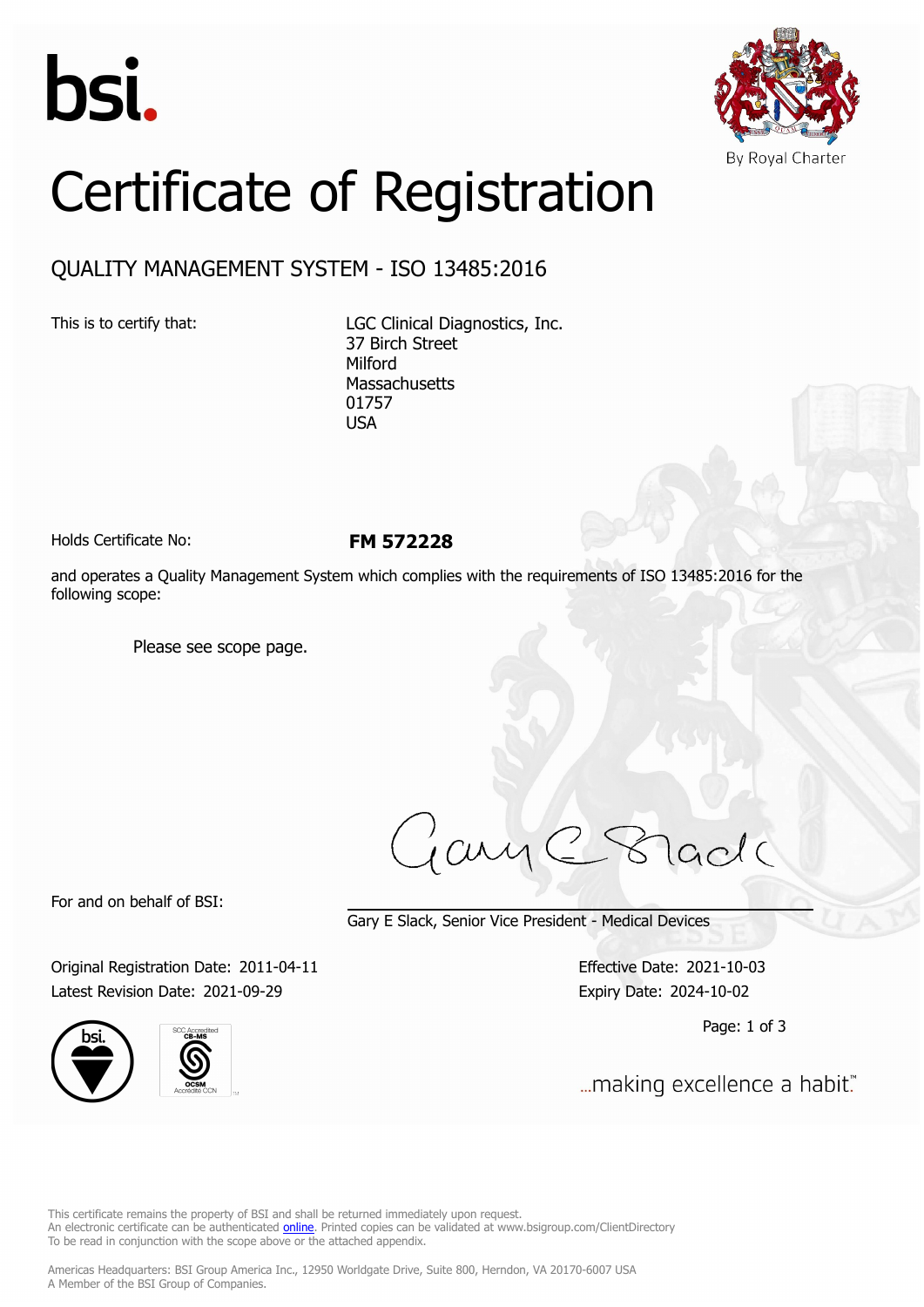Certificate No: **FM 572228**

## Registered Scope:

The design, development, manufacture and distribution of research and in vitro diagnostic reagents.

The design, development, manufacture and distribution of in vitro diagnostic reagents and kits, quality control products, and clinical services used in the diagnosis and management of blood analytes, blood components, cancer, disease status, donor screening, endocrine disorders, genetic testing, immune status, prenatal screening, protein metabolism, sexually transmissible agents and transmissible agents.

The design development, manufacture and distribution of bulk serum and plasma, specialty biologics, and detection system products used in the research and diagnostic industries.

The repackaging, relabeling and distribution of human and animal powders and solutions used in the research and diagnostic industries.

Original Registration Date: 2011-04-11 Effective Date: 2021-10-03 Latest Revision Date: 2021-09-29 **Expiry Date: 2024-10-02** Expiry Date: 2024-10-02

Page: 2 of 3

This certificate remains the property of BSI and shall be returned immediately upon request. An electronic certificate can be authenticated **[online](https://pgplus.bsigroup.com/CertificateValidation/CertificateValidator.aspx?CertificateNumber=FM+572228&ReIssueDate=29%2f09%2f2021&Template=inc)**. Printed copies can be validated at www.bsigroup.com/ClientDirectory To be read in conjunction with the scope above or the attached appendix.

Americas Headquarters: BSI Group America Inc., 12950 Worldgate Drive, Suite 800, Herndon, VA 20170-6007 USA A Member of the BSI Group of Companies.